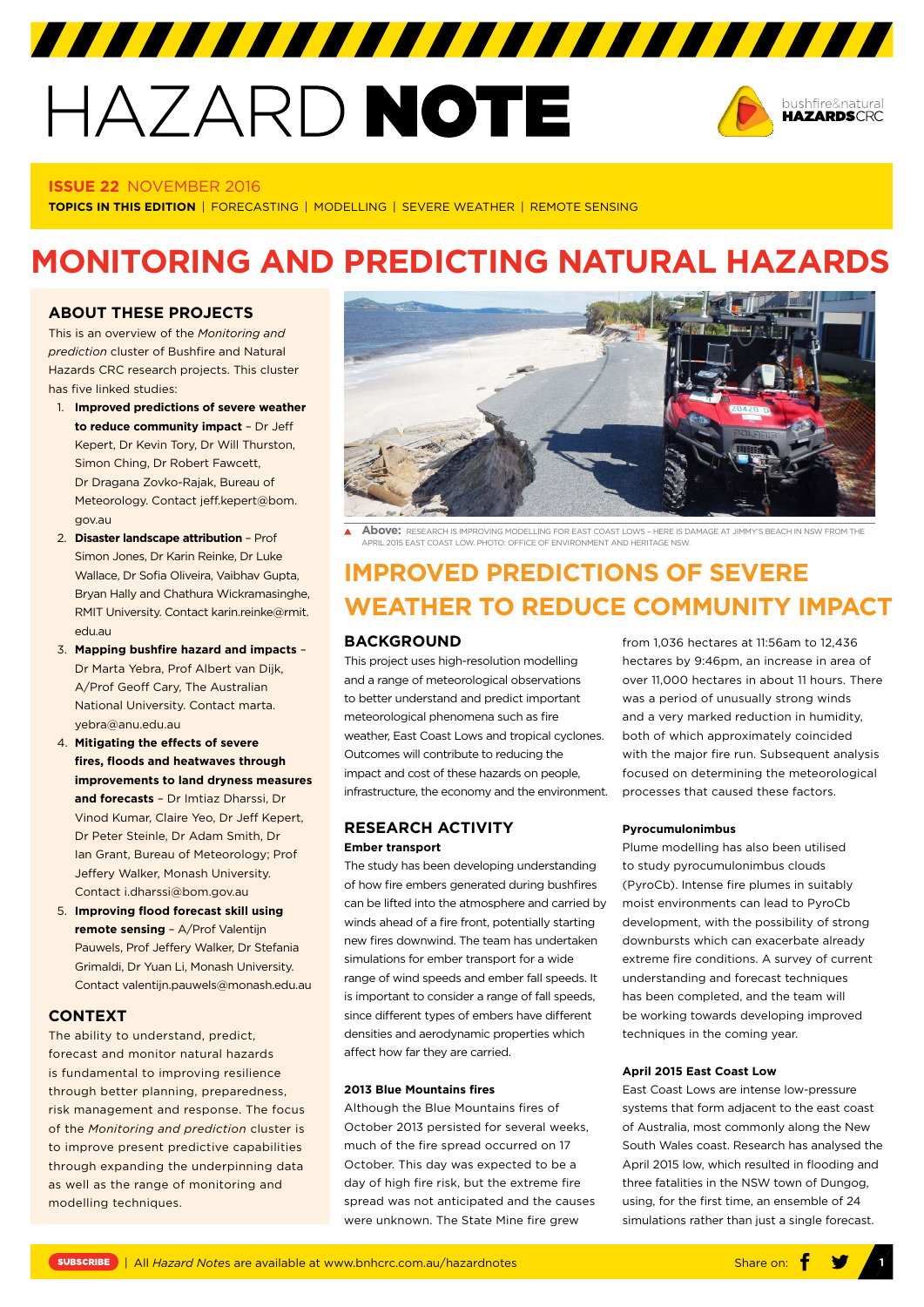

#### **RESEARCH OUTCOMES Ember transport**

Research has confirmed that the mean travel distance of firebrands for a given fire intensity depends mainly on wind speed. However, the spread in the landing positions shifts from being substantially cross-wind at light winds, to dominantly along-wind at high winds. This spread is greatly increased by the turbulence in the plume, and the maximum spotting distance can be more than double the mean for this reason. This aspect of the project is complete. These sophisticated and computationally intensive calculations will now be used to inform the development of physically realistic and computationally cheap parameterisations of ember transport for use in fire models, and inform fire behavior analysts of the potential downwind distances that spotfires may occur.

# **DISASTER LANDSCAPE ATTRIBUTION**

## **BACKGROUND**

Earth observation technologies are rapidly evolving, creating new opportunities for remotely detecting and tracking fires. Fire and land management agencies need to understand the potential application of these new data products, as well as their limitations. This project seeks to develop active fire mapping and detection capabilities from these new satellite-based data sources.

## **RESEARCH ACTIVITY**

The project is evaluating and validating current satellite-based remote sensing options for active fire detection and surveillance. Using simulations and experiments, the team is determining the accuracy with which fires can be detected, along with their temperature and shape. The project is also creating new techniques and protocols for the rapid attribution of fire landscapes (pre- and post-fire). Past work focused on the Moderate Resolution Imaging Spectrometer (MODIS) sensor, which is soon to be decommissioned. Current work is focusing on:

- TET-1, a polar-orbiting satellite providing high-resolution imagery every three to four days.
- Himawari-8, a geostationary satellite providing lower resolution imagery than TET-1, but every 10 minutes.

In addition to satellite imagery analysis, the project is also creating new groundbased techniques and protocols for the rapid

#### **2013 Blue Mountains fires**

High resolution simulations have shown that the downward extension of high upper-level winds to the vicinity of the fire ground, caused by mountain wave activity (wind oscillations that can occur when the wind blows across a mountain or hill), were a factor in the extreme fire spread experienced. In addition, the marked wind change on that day was associated with a dry slot, a relatively long narrow band of dry air, often associated with a wind change, and that can cause sudden drops in humidity. However, the underlying cause of the dry slot seems to be different to previously documented cases. This will be documented in further detail in a future *Hazard Note*. The research phase of this component of the project is now complete.

### **PYROCUMULONIMBUS**

The team has analysed the processes that lead to PyroCb clouds, with special attention

on the relative importance of moisture from the atmosphere and combustion. Findings show that the influence of moisture from combustion is close to negligible. This knowledge will be used to develop a forecast tool for PyroCb formation.

#### **April 2015 East Coast Low**

Collectively, the ensemble simulations accurately predicted the position and intensity of the low, the strong winds and the rainfall. The differences between them give insight as to the forecast uncertainty, the overall envelope of areas at some risk, and the areas at highest risk. The ensemble also enables insight into the processes that lead to the rapid intensification of these systems. The team is continuing to learn from ensemble simulations about predictability of East Coast Lows and how to use this information to benefit both forecasters and the emergency services.



 $\overline{\blacktriangle}$ **Above:** RESEARCH IS IMPROVING SATELLITE-BASED MAPPING OF BUSHFIRES AND PRESCRIBED BURNS. PHOTO: KARIN REINKE.

quantification of fuel loads in fire landscapes (pre- and post-fire). In consultation with end-users, the landscapes identified as a priority are peri-urban areas, desert/mallee and closed (multiple canopy) forests. These techniques seek to add quantitative rigour to existing fuel hazard estimation practices.

## **RESEARCH OUTCOMES**

TET-1 has been evaluated using fire simulations. The results indicate that TET-1 can detect fires that range in size from  $1 \text{ m}^2$  through to 100,000 m2 depending on fire temperature. Simulations show that TET-1 may detect small, hot fires or larger, low temperature fires under ideal conditions, as well as being able to detect spotfires ahead of the main fire body. The ability of TET-1 to detect large areas at low temperatures suggests it may be useful in mapping recently burnt areas.

Using a new algorithm and computer scripting, Himawari-8 has been used to track three fires in Western Australia. Results showed

that the fires were able to be continuously tracked during the day, at a resolution of 500m. While the spatial resolution is lower than available from TET-1, the ability to process imagery every 10 minutes may enable almost real-time fire detection, a capability that cannot be achieved from other satellites.

To help land managers quickly and more accurately assess fuel loads before and after prescribed burns, a beta smartphone application, Fuels3D, is being developed. Using a computer vision technique, called Structure from Motion (SEM), the phone's camera takes a series of photos which are then analysed to create a point cloud. A point cloud represents the external surface of an object. SFM allows for the extraction of information about the structure, which results in a 3D model of the fuels. A number of different technologies were reviewed by the team to assess which could underpin a lowcost, high quality service. Trials with end-users are ongoing.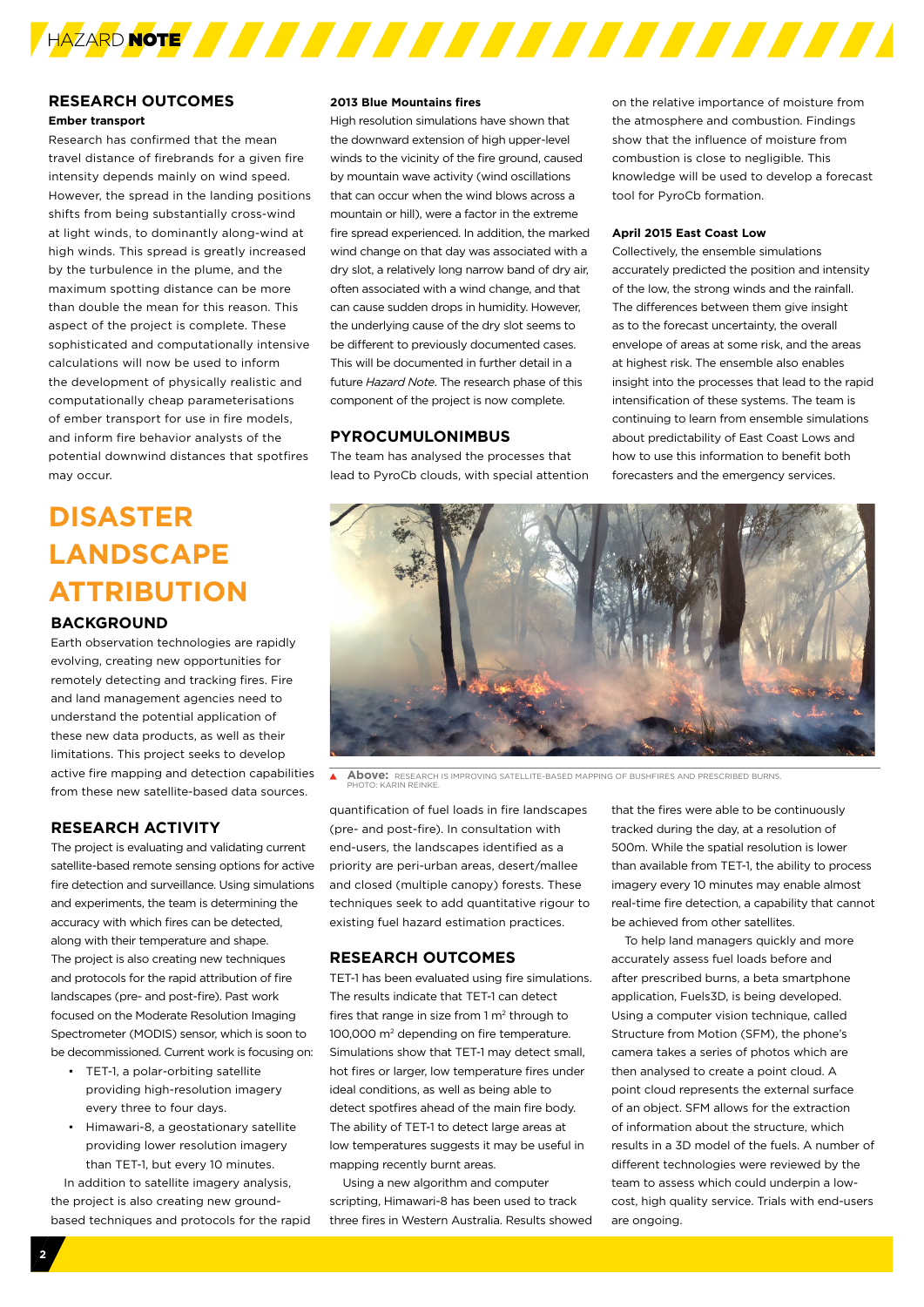

# **MAPPING BUSHFIRE HAZARD AND IMPACTS**

# **BACKGROUND**

This project uses cutting edge technology and imagery to produce spatial information on fire hazard and impacts needed by planners, land managers and emergency services to effectively manage fire at landscape scales.

# **RESEARCH ACTIVITY**

The project is focused on two related activities:

- 1. Fire hazard mapping and monitoring – this focuses on spatial information of fuel load, structure and moisture properties that can assist fire preparedness through better fire danger ratings and fire behaviour predictions. The information supports logistics and resources planning by emergency services, and can also improve fire management by helping guide activities such as scheduling and implementing prescribed burning. Discussions between researchers and end-users indicate that the greatest and most urgent information gap is spatial information on forest fuel load, structure and moisture.
- 2. Fire impacts on landscape values land managers need spatial information on the expected fire impacts on landscape values, such as water resources, carbon storage, habitat and remaining fuel load. Relevant issues include the impact



 $\blacktriangle$ **Above:** RESEARCHER DR MARTA YEBRA MEASURING THE SPECTRAL RESPONSE OF GRASSLANDS AT AN EXPERIMENTAL BURN SITE. PHOTO: CAROLINA LUIZ.

of unplanned or prescribed fires and subsequent recovery on catchment water yield and the carbon lost due to fire and then subsequently taken up during regeneration. Current prediction methods are crude and make bold assumptions (for example, about the similarity of the water use patterns between (wellstudied) recovering mountain ash forests and (unstudied) other forest types.

## **RESEARCH OUTCOMES**

The team has developed the Bushfire Information System, the first Australiawide system with potential for operational estimation of live fuel moisture content (one of the primary variables affecting bushfire ignition) and flammability using satellite data. Evaluation is ongoing and improvements expected, but current outputs are already useful for fire managers to monitor spatial and temporal dynamics in fuel moisture, providing insights into risk of unplanned fire and optimal scheduling of prescribed burning.

The team has also developed, tested and published software to classify a dense point cloud derived from a mobile laser scanner into different vegetation components: ground returns, near-surface vegetation, elevated understory vegetation (shrubs), tree trunks and tree canopy. The resulting classified point cloud is used to automatically derive information on the different fuel components that are important for fire hazard assessment such as total biomass, fractional cover and height. These results open a pathway of automatically deriving detailed vegetation structure information from ground-based LiDAR.

# **MITIGATING THE EFFECTS OF SEVERE FIRES, FLOODS AND HEATWAVES THROUGH IMPROVEMENTS TO LAND DRYNESS MEASURES AND FORECASTS**

## **BACKGROUND**

Accurate soil moisture information is critical for the management and warning of fires, floods and other natural hazards. Fire ignition, intensity and spread rate are strongly influenced by soil moisture content – the occurrence of large destructive fires corresponds to very large soil moisture deficit values. Many studies suggest that soil moisture significantly influences rainfall as well as temperatures and heatwave development.

#### **RESEARCH ACTIVITY**

This project is developing a high resolution, state of the art soil moisture analysis system that makes use of surface and remotely sensed observations, land surface modelling and data assimilation. The Joint UK Land Environment Simulator-based Australian Soil Moisture Information (JASMIN) system is a more accurate alternative to the Keetch-Byram Drought Index (KBDI) and Mount's Soil Dryness Index (MSDI) that are currently used for operational fire danger prediction.

This new system uses the Joint UK Land Environment Simulator land surface model, which is used by the Bureau of Meteorology numerical weather prediction systems and also used at many other international weather prediction centres. The JASMIN outputs are calibrated to have the same dynamic range and statistical properties as KBDI and MSDI. This retains the accuracy, temporal and spatial resolution of JASMIN products and will allow much easier incorporation of calibrated JASMIN products into operational fire danger